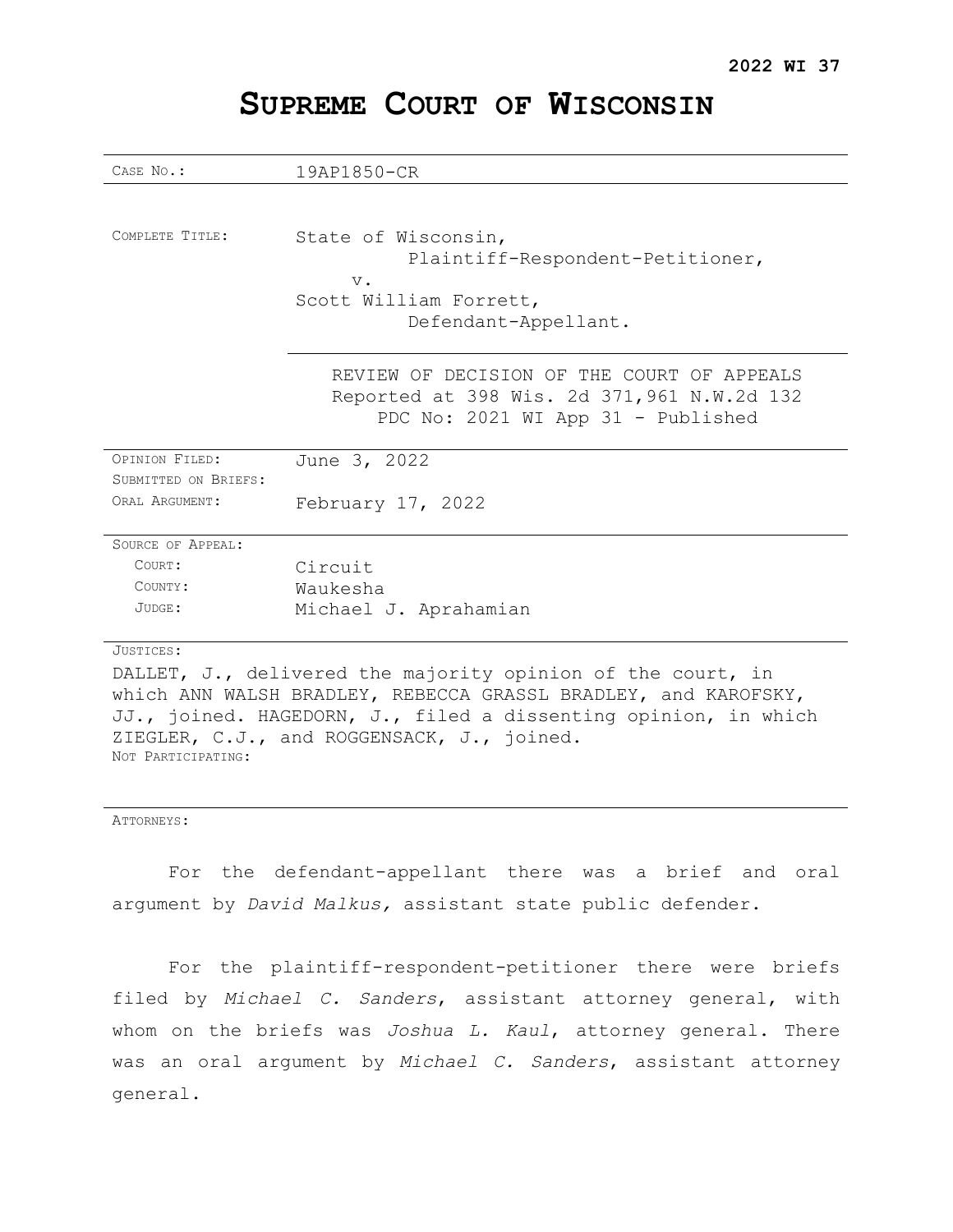An amicus brief was filed by *Douglas Hoffer*, deputy city attorney, with whom on the brief was *Stephen C. Nick*, city attorney, for the City of Eau Claire.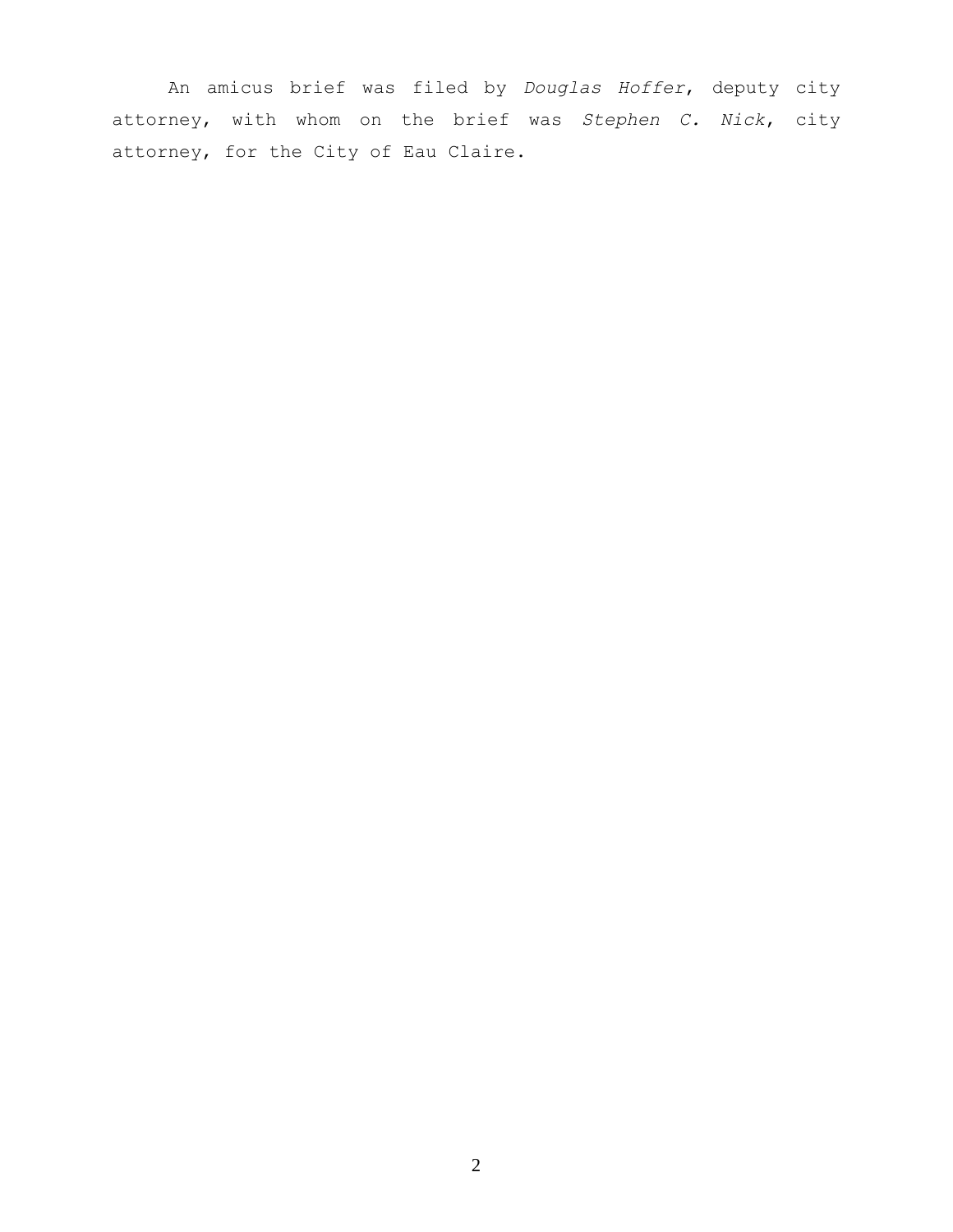## **2022 WI 37**

#### NOTICE

**This opinion is subject to further editing and modification. The final version will appear in the bound volume of the official reports.** 

No. 2019AP1850-CR (L.C. No. 2017CF603)

STATE OF WISCONSIN THE RESERVE STATE OF WISCONSIN THE SERVER SOURT

**State of Wisconsin,**

 **Plaintiff-Respondent-Petitioner,**

 **v.**

**Scott William Forrett,**

## **Defendant-Appellant.**

Sheila T. Reiff Clerk of Supreme Court

**JUN 3, 2022**

**FILED**

DALLET, J., delivered the majority opinion of the Court, in which ANN WALSH BRADLEY, REBECCA GRASSL BRADLEY, and KAROFSKY, JJ., joined. HAGEDORN, J., filed a dissenting opinion, in which ZIEGLER, C.J., and ROGGENSACK, J., joined.

REVIEW of a decision of the court of appeals. *Affirmed as modified and remanded*.

¶1 REBECCA FRANK DALLET, J. Scott Forrett was convicted of his seventh offense for operating while intoxicated (OWI). Counted as one of the six prior offenses was a 1996 temporary revocation of his driving privileges for refusing to submit to a warrantless blood draw. That led to him receiving a longer sentence than he could have received had the revocation not been counted as an offense. Forrett asserts that this aspect of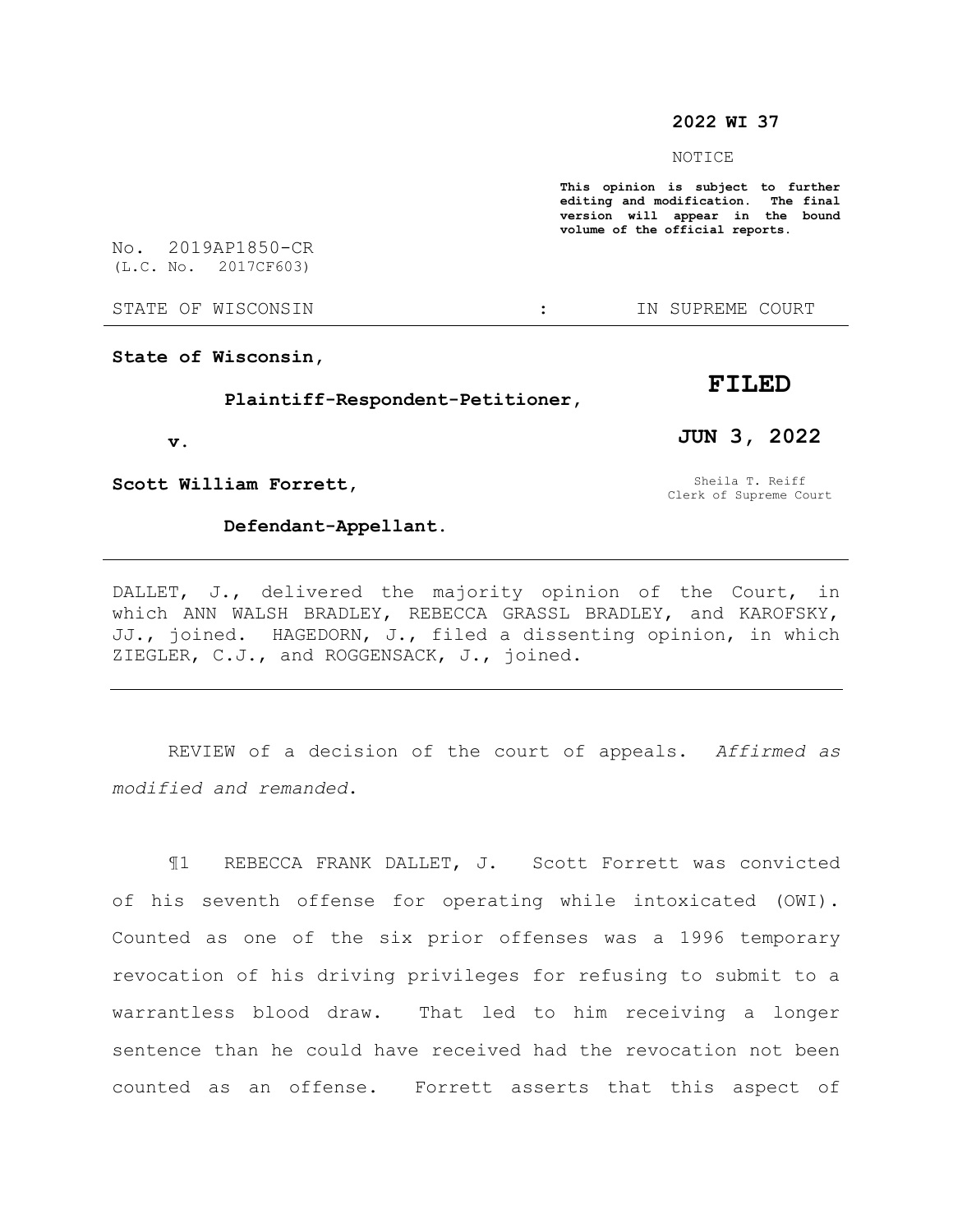Wisconsin's graduated-penalty scheme for OWI offenses is unconstitutional because it threatens with criminal penalties those who exercise their Fourth Amendment right to be free from unreasonable searches. We agree. We conclude that under the U.S. Supreme Court's decision in North Dakota v. Birchfield, 579 U.S. 438 (2016), and our decision in State v. Dalton, 2018 WI 85, 383 Wis. 2d 147, 914 N.W.2d 120, Wisconsin's OWI graduated-penalty scheme is unconstitutional to the extent it counts prior revocations for refusing to submit to a warrantless blood draw as offenses for the purpose of increasing the criminal penalty.

I

¶2 In 2017, when Scott Forrett was arrested and charged with OWI, he had five previous OWI convictions. He also had his driving privileges temporarily revoked in 1996 because he had refused to consent to a warrantless blood draw after the police stopped him on suspicion of OWI. See Wis. Stat. § 343.305(2) (2019–20) (authorizing the police to request that a driver submit to a chemical test of her breath, blood, or urine).<sup>1</sup> That encounter did not result in an OWI conviction. Nevertheless, under Wisconsin's graduated-penalty scheme for repeat-OWI offenders, Forrett's 1996 revocation counts as a prior "offense" for the purposes of determining the appropriate charge and punishment for subsequent OWIs. See Wis. Stat.

 $\overline{a}$ 

<sup>1</sup> All subsequent statutory references are also to the 2019– 20 version.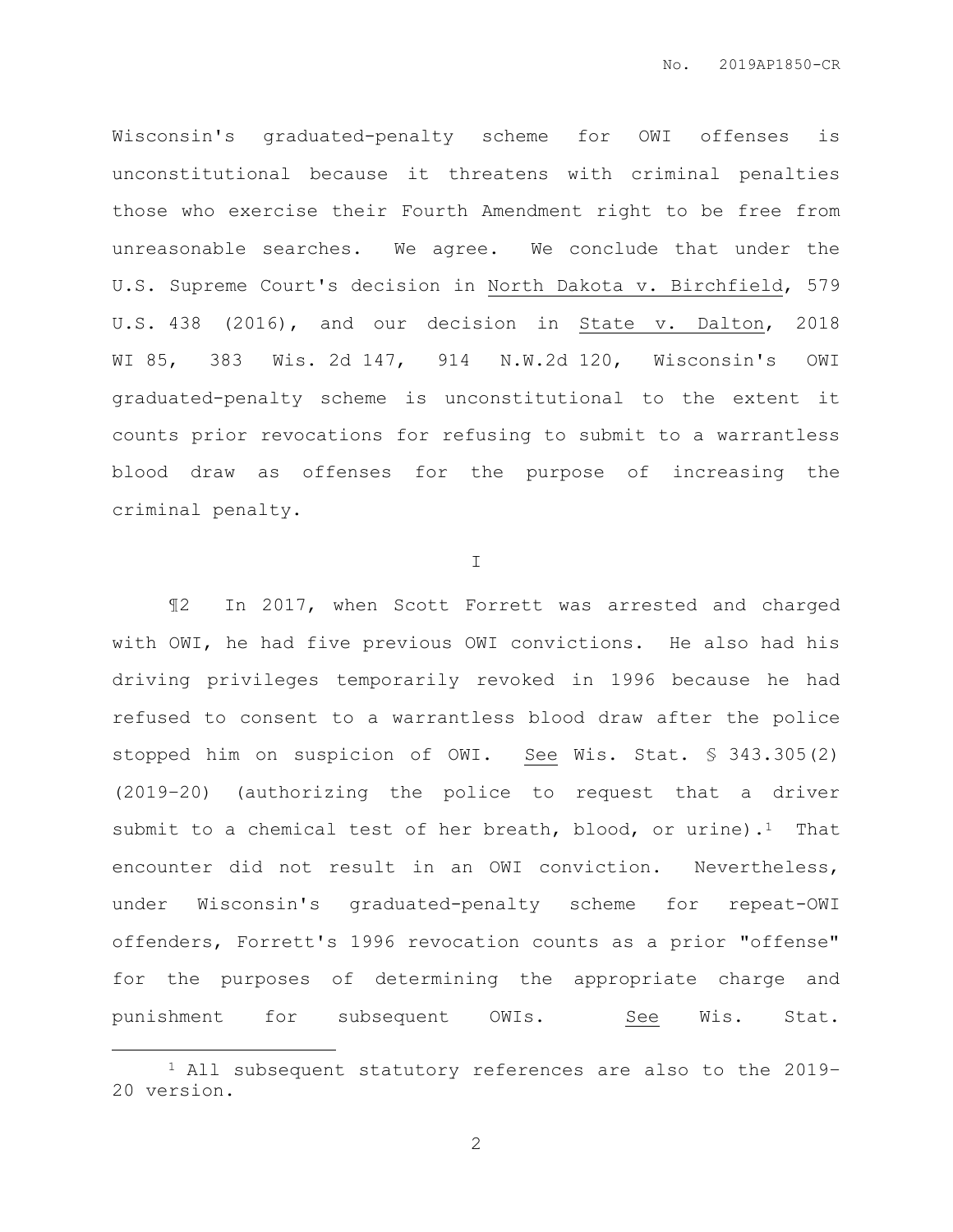§§ 346.65(2)(am), 343.307(1). Thus, in 2017, Forrett was charged with his seventh OWI offense, a Class F felony. See Wis. Stat. § 346.65(2)(am)6. He was also charged with possession of a controlled substance, possession of drug paraphernalia, failure to install an ignition-interlock device, operating a vehicle with a prohibited blood-alcohol content, and driving with a revoked license. The State agreed to dismiss those charges in exchange for Forrett pleading guilty to the seventh-offense OWI. Forrett accepted that deal and pleaded guilty, and the circuit court imposed an 11-year sentence, bifurcated as six years of initial confinement and five years of extended supervision.<sup>2</sup> See Wis. Stat. § 973.01.

¶3 Forrett sought post-conviction relief, arguing that under Birchfield and Dalton, it was unconstitutional to count as a criminal offense his 1996 revocation for refusing to submit to a warrantless blood draw.3 He pointed out that but for his 1996 revocation, he would have been charged with a Class G felony, which carries with it a mandatory minimum of 18 months initial

 $\overline{a}$ 

 $2$  The Honorable Michael J. Aprahamian of the Waukesha County Circuit Court presided over Forrett's conviction and sentencing. The Honorable Brad D. Schimel presided over the post-conviction proceedings.

<sup>&</sup>lt;sup>3</sup> A person's license can be revoked for many other reasons, such as committing a homicide or exceeding the speed limit by more than 25 miles per hour. See, e.g., Wis. Stat. §§ 343.30– .32. The only basis for revocation at issue here is refusing to submit to a warrantless blood draw. Thus, throughout this opinion, we use "revocation" as a shorthand for a "revocation for refusing to submit to a warrantless blood draw." Our conclusions pertain only to such revocations and we do not address revocations for any other purpose.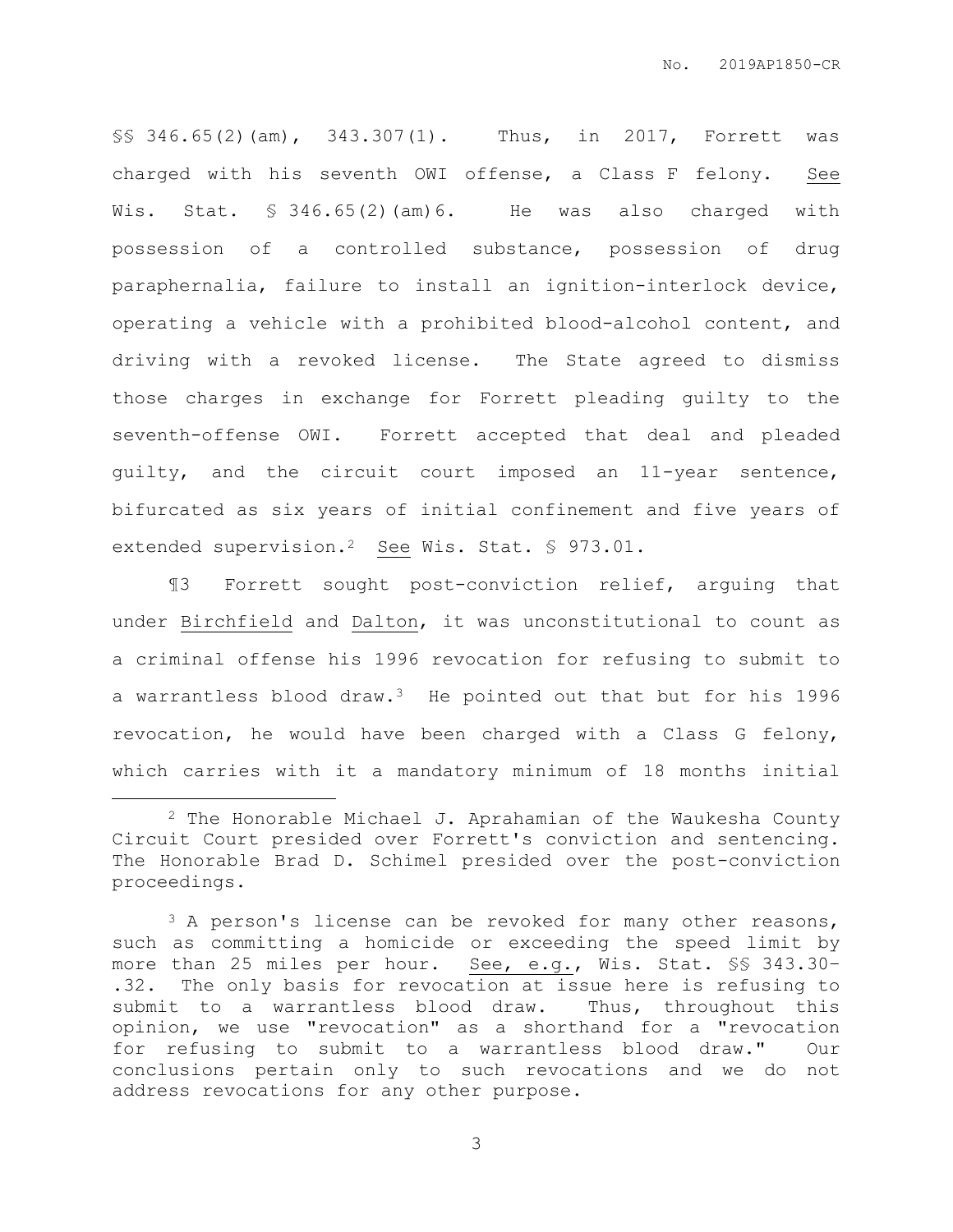confinement and a maximum confinement period of five years. See Wis. Stat. §§ 346.65(2)(am)5, 973.01(2)(b)7. He was charged, however, with a Class F felony, which is punishable by a mandatory minimum of three years of initial confinement and a maximum confinement period of seven years and six months. See Wis. Stat. \$\$ 346.65(2)(am) 6., 973.01(2)(b)6m. Forrett argued that this penalty structure is unconstitutional because it threatens to criminally punish people who exercise their Fourth Amendment right to refuse a warrantless blood draw. The circuit court denied Forrett's post-conviction motion, reasoning that the OWI-penalty statutes do not "punish him for directly exercising some constitutional right[;] rather, [the 1996 revocation] simply . . . affects the penalty structure relative to his conduct."

¶4 The court of appeals reversed on the grounds that counting prior revocations as "offenses" under Wis. Stat. §§ 343.307(1)(f) and 343.305(10) "impermissibly . . . penalizes a defendant's Fourth Amendment right to be free from an unreasonable warrantless search." State v. Forrett, 2021 WI App 31, ¶19, 398 Wis. 2d 371, 961 N.W.2d 132. In doing so, the court of appeals distinguished between using one's refusal to submit to a warrantless blood draw as evidence of criminal liability for OWI in the same case, which is constitutionally permissible, and using a prior refusal to increase a defendant's criminal penalty for a subsequent OWI, which it held is improper under Birchfield and Dalton. Id., ¶¶18–19. Accordingly, the court of appeals commuted Forrett's conviction to a sixth-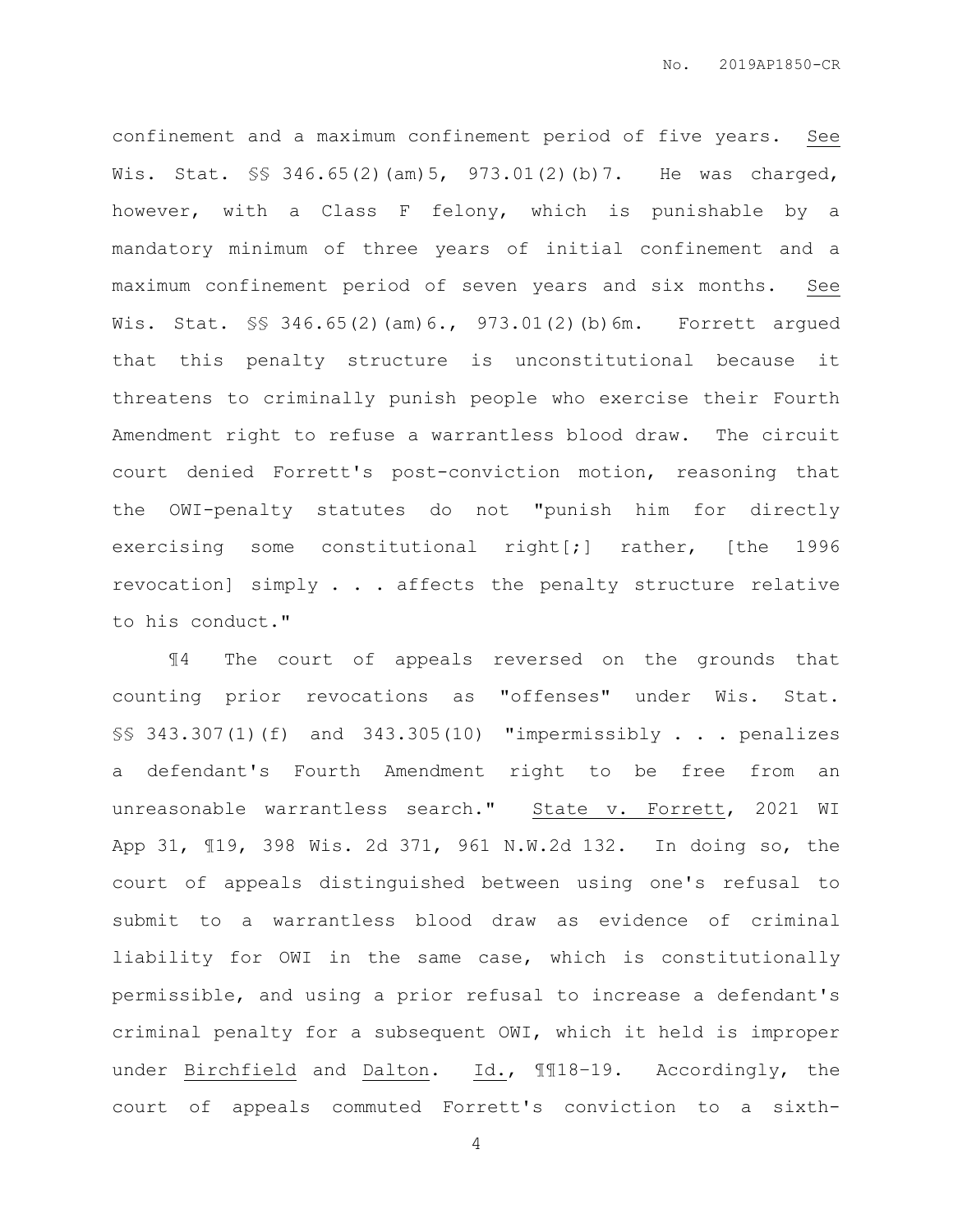offense OWI and remanded the cause to the circuit court for resentencing. Id., ¶19. The State appealed.

#### II

¶5 Whether a statute is unconstitutional is a question of law that we review de novo. E.g., State v. Wood, 2010 WI 17, ¶15, 323 Wis. 2d 321, 780 N.W.2d 63. A statute is facially unconstitutional when it "cannot be enforced under any circumstances." E.g., Serv. Emps. Int'l Union, Local 1 v. Vos, 2020 WI 67, ¶92, 393 Wis. 2d 38, 946 N.W.2d 35 (quoting another source). Forrett's constitutional challenge requires us to interpret several statutes, which is also a question of law subject to de novo review. E.g., State v. Matthews, 2021 WI 42, ¶7, 397 Wis. 2d 1, 959 N.W.2d 640.

### III

¶6 A few constitutional principles lie at the foundation of our analysis. The first is a person's right under the Fourth Amendment to refuse "unreasonable searches." U.S. Const. amend. IV; see also Birchfield, 579 U.S. at 455 (a chemical test of a person's breath or blood is a "search"). Second is that warrantless searches are "per se unreasonable," unless some exception to the Fourth Amendment's warrant requirement applies. E.g., State v. Matejka, 2001 WI 5, ¶17, 241 Wis. 2d 52, 621 N.W.2d 891. And third is that it has "long been established that a [s]tate may not impose a penalty upon those who exercise a right guaranteed by the Constitution," such as the right to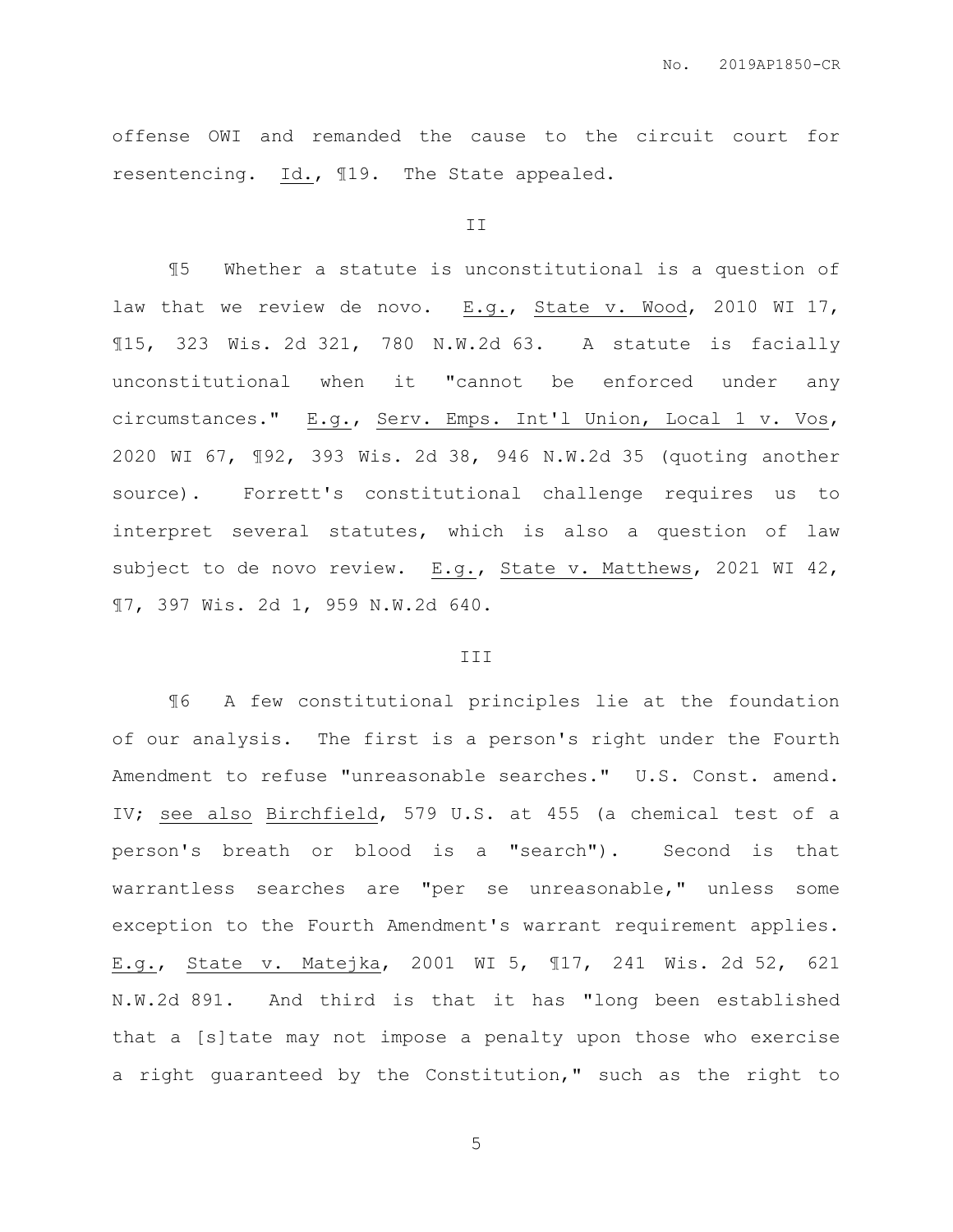refuse a warrantless, unreasonable search. See Harman v. Forssenius, 380 U.S. 528, 540 (1965); Buckner v. State, 56 Wis. 2d 539, 550, 202 Wis. 2d 406 (1972). With those principles in mind, we turn to Forrett's challenge to the constitutionality of the OWI statutes.

A

¶7 Wisconsin penalizes OWI offenders under a graduatedpenalty system. A person's first OWI offense is generally a civil infraction. See Wis. Stat. § 346.65(2)(am)1. Subsequent offenses are criminal and, depending on how many prior offenses a person has, may constitute a felony punishable by up to 10 years of initial confinement and 5 years of extended supervision. See Wis. Stat. §§ 346.65(2)(am)7. (a person guilty of 10 or more OWI offenses is guilty of a Class E felony), 939.50(3)(e). Per statute, a person's total number of OWI offenses is determined by counting not only OWI convictions but also "suspensions or revocations" of a person's driving privileges resulting from a "refusal to submit to chemical testing," provided the refusal and the conviction do not "aris[e] out of the same incident or occurrence." See Wis. Stat. §§ 343.307(1)(e), (f); 346.65(2)(am)2.–7. Thus, a prior revocation that is not tied to an OWI conviction nevertheless threatens to increase the criminal penalties that may be imposed for a subsequent OWI conviction. See generally Wis. Stat. § 346.65(2)(am). For example, take an individual who has no prior OWI convictions but who, in a prior, separate incident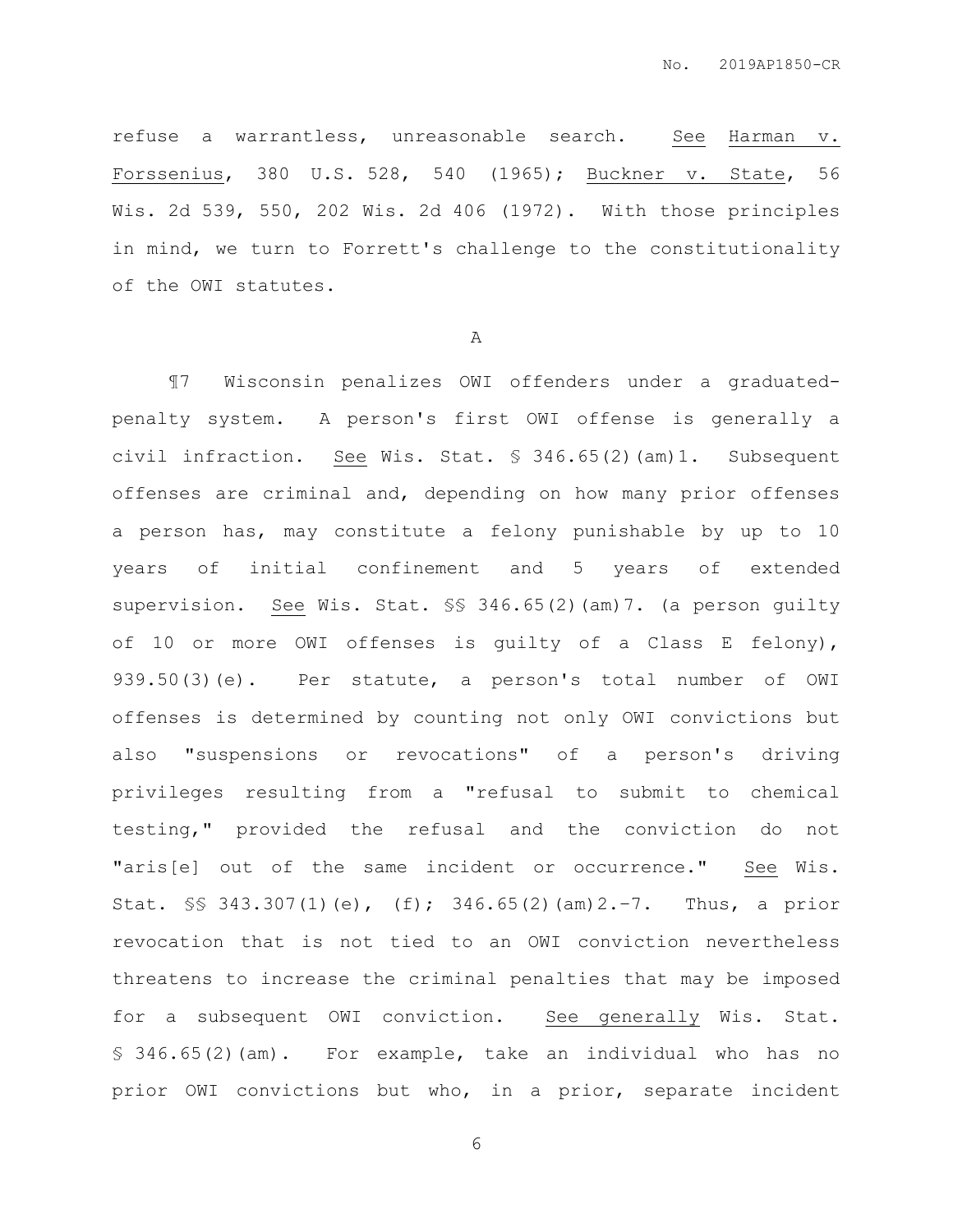that did not result in a conviction, is revoked for refusing to submit to a chemical test. If, in the current incident, she is convicted of OWI, her prior revocation increases her penalty from a civil offense to a criminal one-for no reason other than that she previously refused to submit to a warrantless chemical test. See Wis. Stat. § 346.65(2)(am)2.

¶8 The OWI statutes treat refusing any type of chemical test the same, but the U.S. Supreme Court has drawn a key constitutional distinction between a warrantless test of a person's breath and a warrantless test of her blood.4 Whereas a breath test implicates no "significant privacy concerns"— because exhaled air "is not part of [one's] body" and the test's "physical intrusion is almost negligible"——warrantless blood draws are "another matter." Birchfield, 579 U.S. at 461–63, 474–76. Blood draws are "significantly more intrusive" than a breath test in that they "'require piercing the skin' and extract a part of the subject's body." Id. at 463–64 (quoting Skinner v. Ry. Lab. Execs.' Ass'n, 489 U.S. 602, 625 (1989)). Those differences are why, after an OWI arrest, a warrantless breath test is permissible as a reasonable search incident to an arrest but a warrantless blood draw is not. Id. at 474–76; see also Missouri v. McNeely, 569 U.S. 141, 152–53 (2013). Accordingly, for blood draws, the police must get a warrant, and

 $\overline{a}$ 

<sup>4</sup> Wisconsin Stat. § 343.305(2) also applies to chemical tests of a person's urine. Neither the U.S. Supreme Court nor this court has addressed the Fourth Amendment implications of a urine test, and we do not need to do so here since Forrett's revocation was based on his refusing a blood test.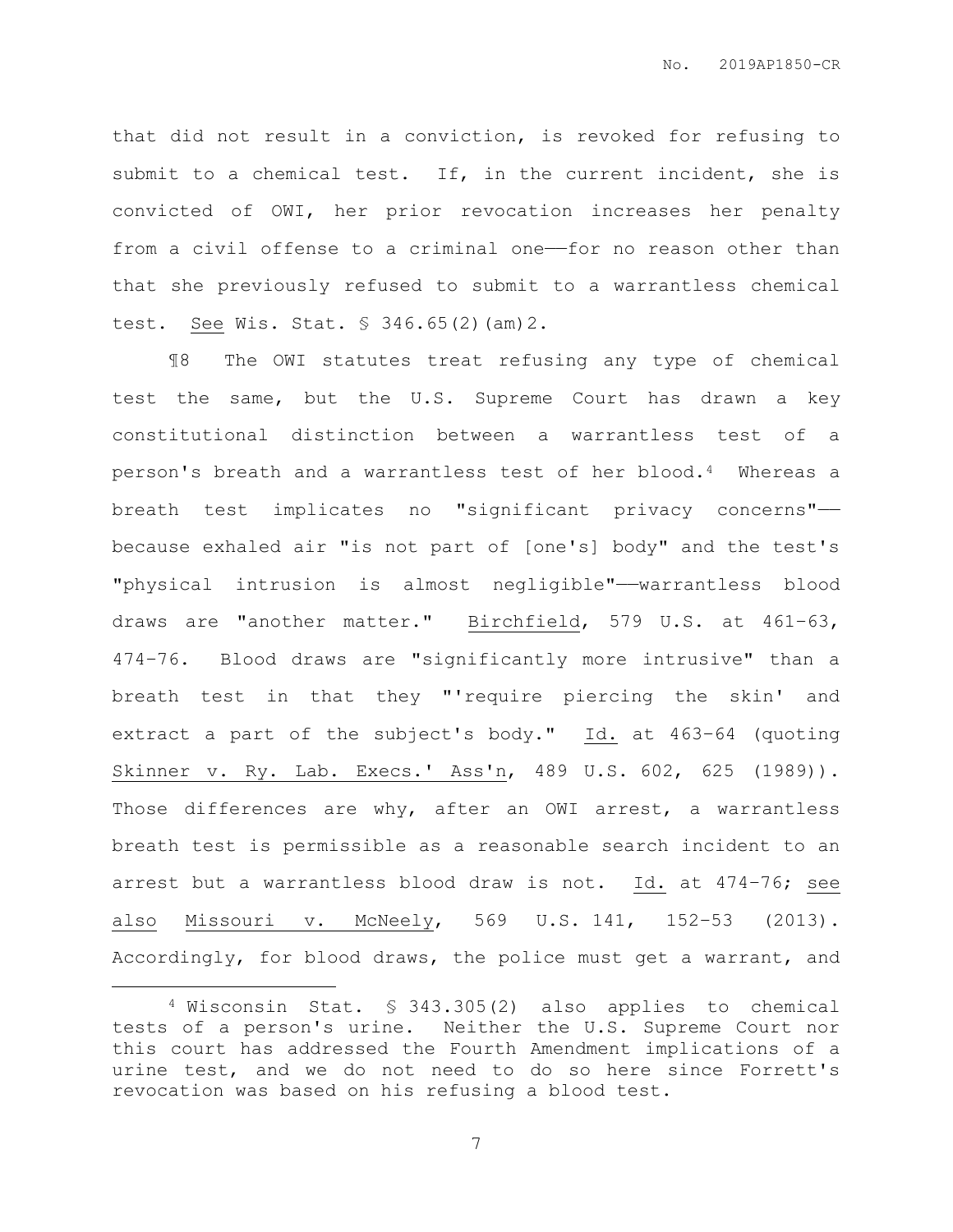when they do not have one, "a person has a constitutional right to refuse" the request. See State v. Prado, 2021 WI 64, ¶47, 397 Wis. 2d 719, 960 N.W.2d 869; see also Birchfield, 579 U.S. at 474–75. It therefore follows that a state cannot threaten or "impose criminal penalties on th[at] refusal," Birchfield, 579 U.S. at 477, because "a [s]tate may not impose a penalty upon those who exercise a right guaranteed by the Constitution," Harman v. Forssenius, 380 U.S. 528, 540 (1965). See also Dalton, 383 Wis. 2d 147, ¶66; Buckner v. State, 56 Wis. 2d 539, 550, 202 Wis. 2d 406 (1972).<sup>5</sup>

¶9 Such unconstitutional criminal penalties can take several forms. It could be that a person is criminally charged specifically for refusing a warrantless blood draw. See Birchfield, 579 U.S. at 478. Or, as was the case in Dalton, a person could be subjected to a longer sentence "for the sole reason that he refused to submit to a [warrantless] blood test." 383 Wis. 2d 147, ¶¶59–61, 67 (explaining that a "lengthier jail sentence is certainly a criminal penalty"); see also Birchfield, 579 U.S. at 476–78. These two examples are illustrative but not exhaustive: No matter the form the criminal penalty takes, the state cannot impose such a penalty on a person because she exercised her Fourth Amendment right. See Harman, 380 U.S. at 540; Buckner, 56 Wis. 2d at 550.

 $\overline{a}$ 

<sup>5</sup> There is no constitutional issue, however, when a state imposes only "civil penalties," such as revoking a person's operating privileges, for refusing a warrantless blood draw. See Birchfield, 579 U.S. at 476–77 (adding that imposing "evidentiary consequences" is also permissible).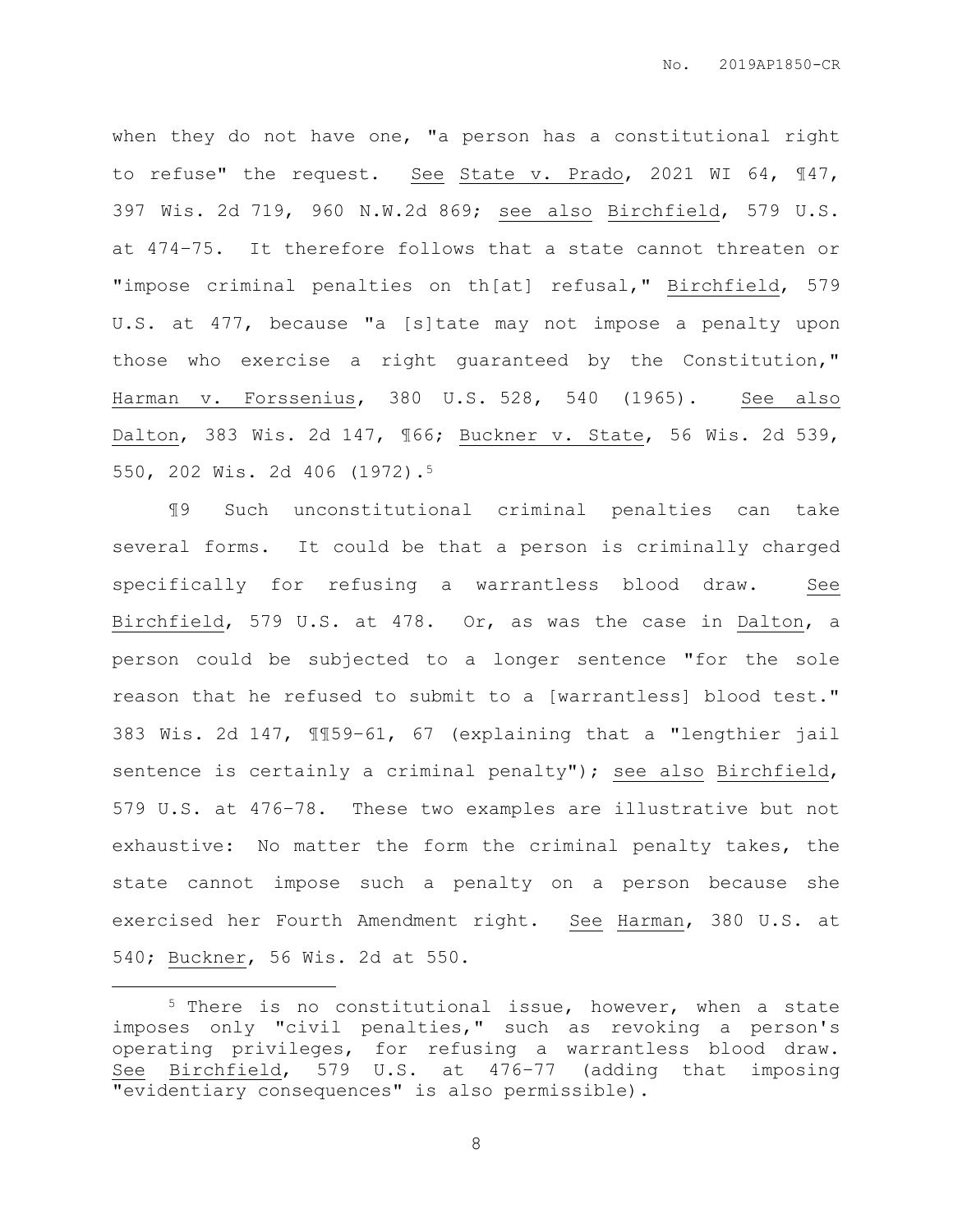B

¶10 In both Birchfield and Dalton, the refusal and the related criminal penalties arose in the same case. Here, however, Forrett's refusal and the criminal penalties for that refusal arise in different cases. The question then, is whether it is unconstitutional under Birchfield and Dalton to increase the criminal penalty for a separate, subsequent OWI because, in a prior instance, the driver refused a warrantless blood draw.

¶11 We conclude that it is. Neither Birchfield nor Dalton limited its holding to refusals related to the instant OWI charge. Both cases rested on the idea that the state cannot criminalize the exercise of a constitutional right, and we see no reason why that rationale does not apply equally when the criminal penalty is imposed in a later case. See Birchfield, 579 U.S. at 476–78; Dalton, 383 Wis. 2d 147, ¶¶61–66; see also, e.g., County of Kenosha v. C & S Mgmnt., Inc., 223 Wis. 2d 373, 400–01, 588 N.W.2d 236 (1999) (explaining that a person may not be prosecuted in retaliation for exercising her constitutional rights). After all, delayed criminal penalties are still criminal penalties. Thus, reading Birchfield and Dalton together with Harman, Buckner, and the Fourth Amendment, it is unconstitutional in all circumstances to threaten criminal penalties for refusing to submit to a warrantless blood draw. Yet that is what the OWI statutes do by counting revocations as offenses under Wis. Stat. § 343.307(1). See generally Wis. Stat. § 346.65(2)(am).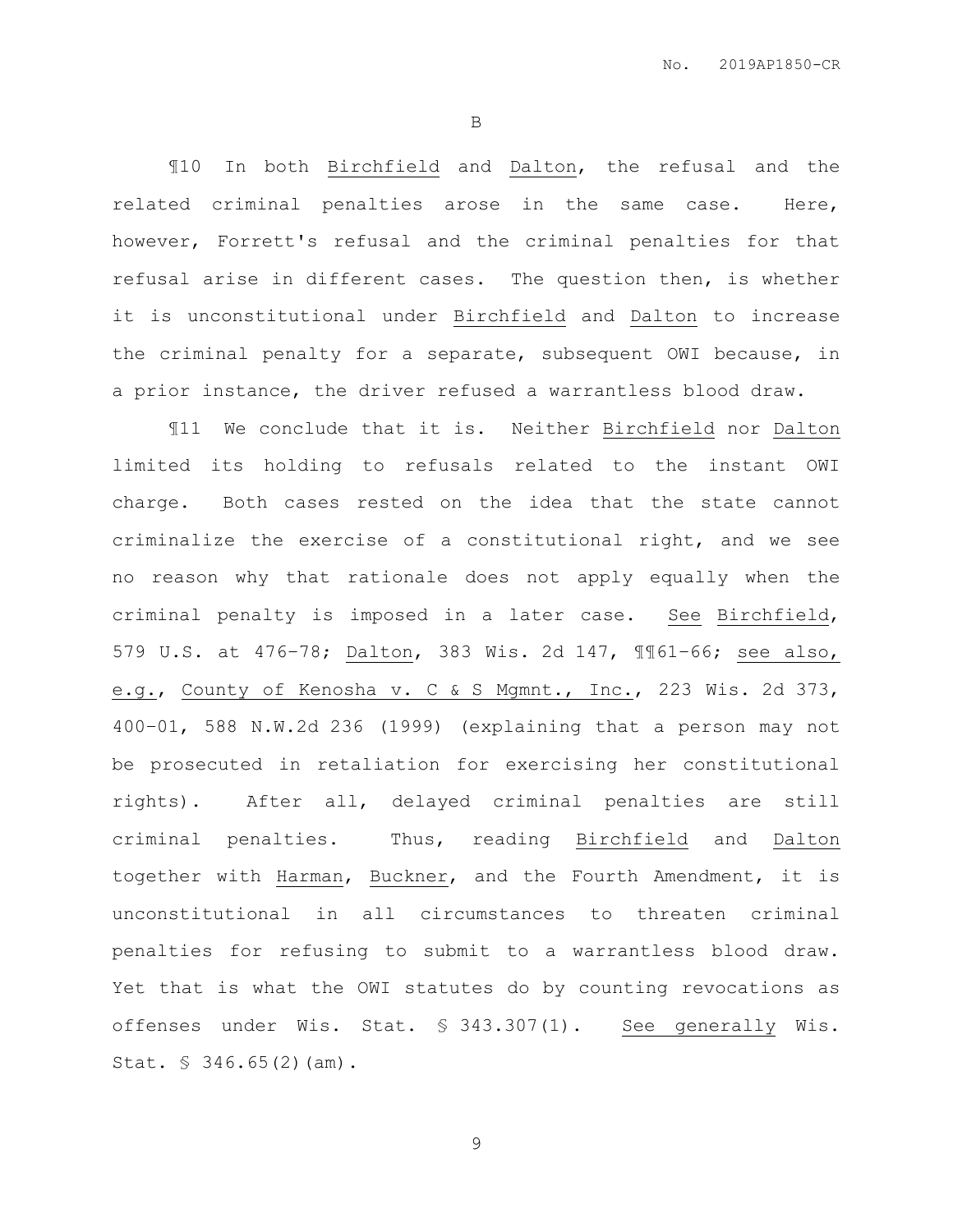¶12 To be sure, there are limited instances in which counting a prior revocation as an offense will have no immediate effect. For example, a person who has four prior OWI convictions and one revocation and is then convicted of another OWI is subject to the same criminal penalties as a person with the same number of prior convictions but no revocations. See Wis. Stat. § 346.65(2)(am)5. (imposing the same minimum punishment for a fifth and sixth offense). Although the criminal penalty is not increased in such a case, the statutes still count revocations as offenses for penalty purposes. Therefore there is still at least a threat of an increased criminal penalty in a subsequent case. And that threat-just like its realization——is unconstitutional. See Birchfield, 579 U.S. at 477–78.

¶13 There is no constitutional issue, however, when the revocation and the ensuing conviction "arise out of the same incident or occurrence." In that case, the revocation and conviction "shall be counted as one" offense, so there is no criminal penalty for the revocation. See Wis. Stat. § 346.65(2)(am)2.–7; cf. Dalton, 383 Wis. 2d 147, ¶¶60–67. In Forrett's case, however, his 1996 refusal resulted only in a revocation, not an OWI conviction. There is therefore no underlying criminal conduct from 1996 for which Forrett is being criminally punished. Instead, he is being criminally punished only for exercising his Fourth Amendment right to be free from unreasonable searches. That is unconstitutional. See Buckner, 56 Wis. 2d at 550; Birchfield, 579 U.S. at 477–78.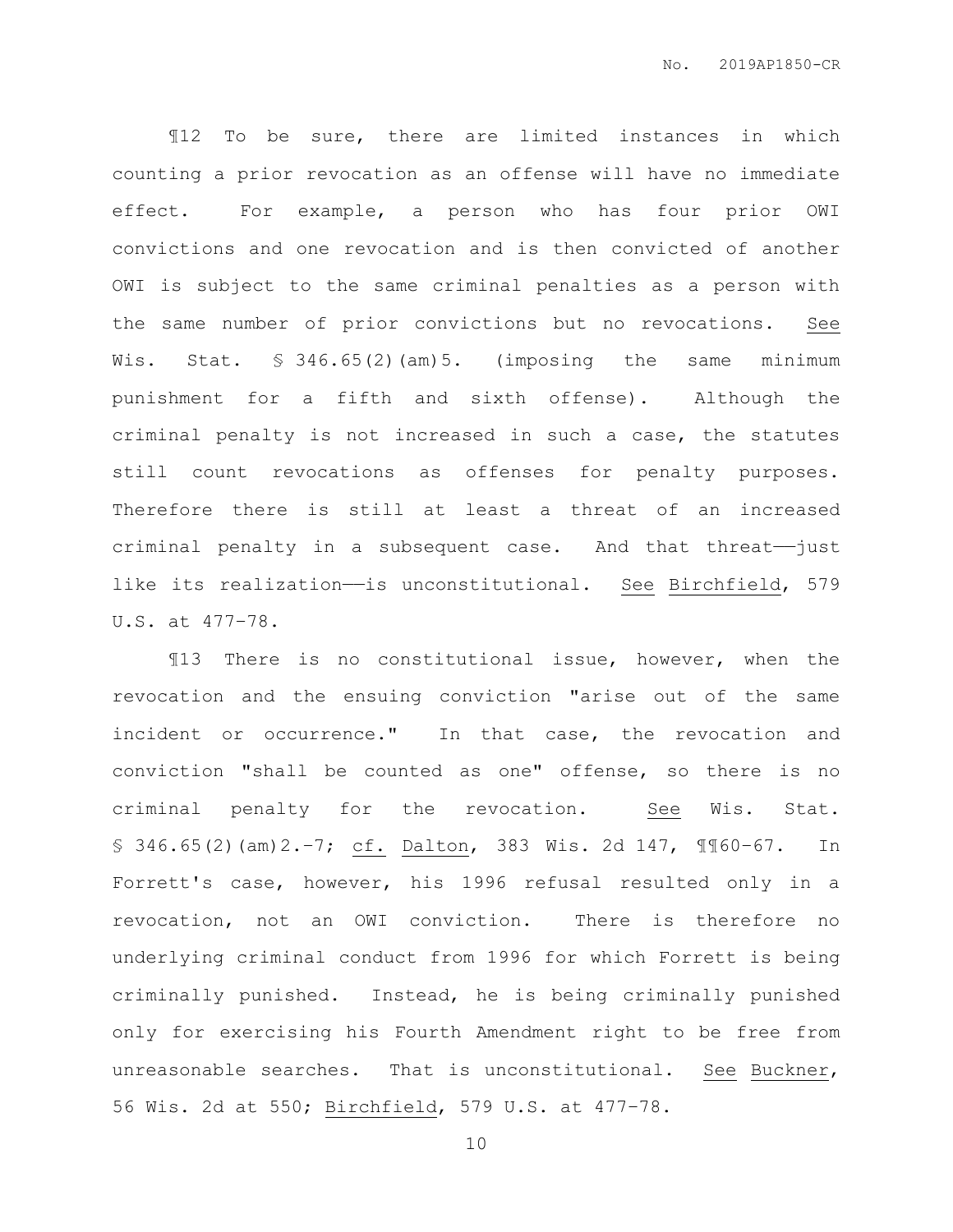¶14 We therefore hold that the OWI statutes are facially unconstitutional to the extent they count a prior, stand-alone revocation resulting from a refusal to submit to a warrantless blood draw as an offense for the purpose of increasing the criminal penalty.

C

¶15 The State argues that there is no difference between the OWI statutes' graduated-penalty scheme and any other statute that imposes heightened penalties on repeat offenders, pointing out that both this court and the U.S. Supreme Court have upheld such statutes as constitutional. See, e.g., Ingalls v. State, 48 Wis. 647, 658, 4 N.W. 785 (1880) ("The increased severity of the punishment for the subsequent offence is not a punishment of the person for the first offence a second time, but a severer punishment for the second offence."); United States v. Rodriguez, 553 U.S. 377, 386 (2008) (finding no double-jeopardy issue when a defendant receives a higher sentence under a recidivism statute because "100% of the punishment is for the offense of conviction"). Applying the rationale of Ingalls and Rodriguez to the OWI context, the State asserts that the graduated-penalty scheme is constitutional because it imposes no direct criminal punishment on the exercise of a constitutional right; it only considers that conduct for the purpose of increasing the punishment for a subsequent crime. Thus, in the State's view, Forrett was not criminally punished for refusing a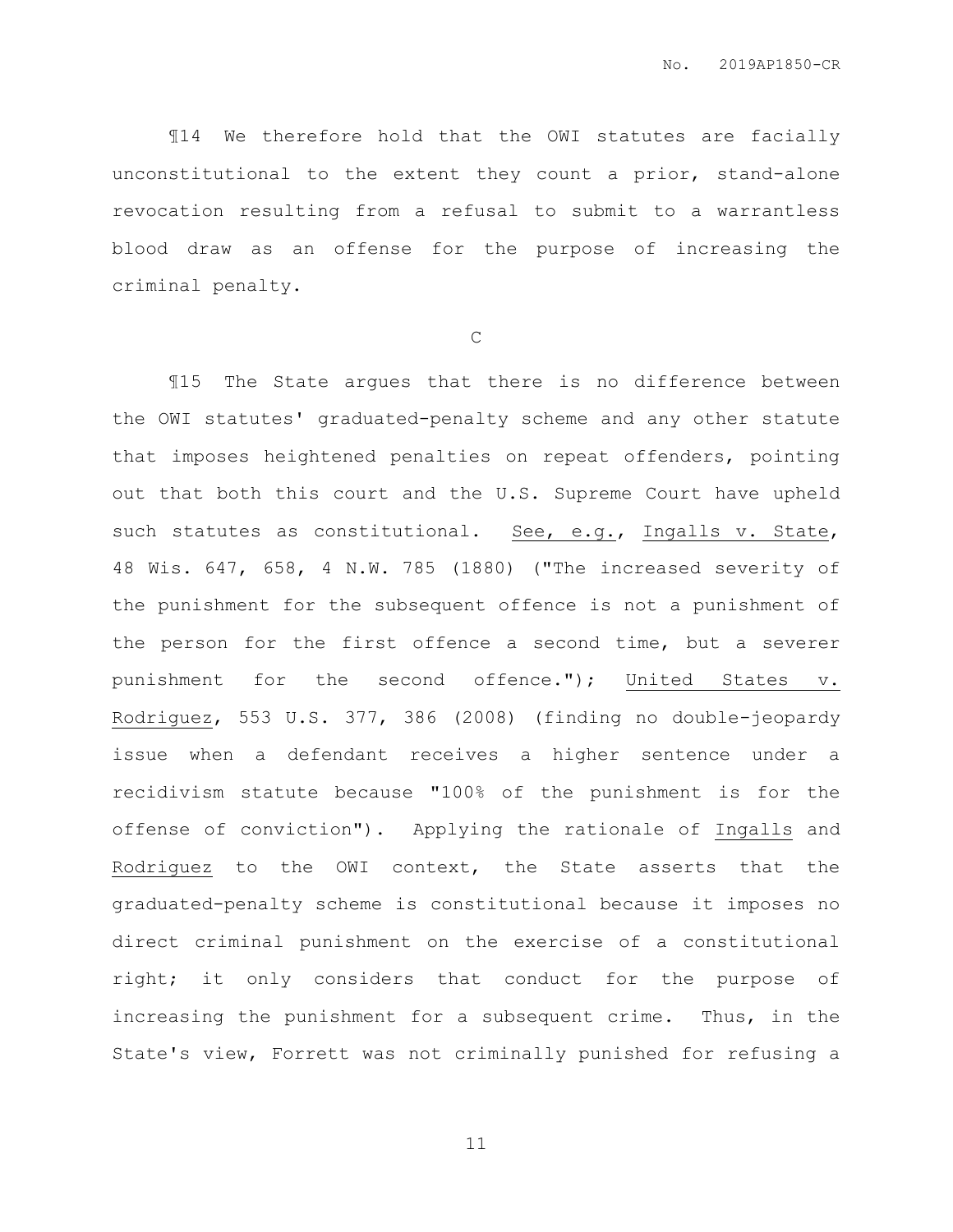warrantless blood draw in 1996; he was punished only for violating the OWI statutes a seventh time.

¶16 We reject that argument for the same reasons we rejected the State's similar argument in Dalton. See 383 Wis. 2d 147,  $\sqrt{65}$ . The repeat-offender analogy fails because, in cases like Ingalls and Rodriguez, the initial conduct was not constitutionally protected. It is therefore permissible to punish a third-time bank robber more harshly than a first-time offender because there is no constitutional right to rob a bank. Likewise, it is constitutional to punish a person more harshly for her third OWI conviction than for her first because no one has a constitutional right to drive while intoxicated. But a person has a constitutional right to refuse a warrantless blood draw, so that refusal cannot be treated as an offense for the purposes of increasing the criminal penalty for a subsequent offense. See Dalton, 383 Wis. 2d 147, ¶66; Buckner, 56 Wis. 2d at 550.<sup>6</sup>

¶17 The State also rehashes another argument we rejected in Dalton: that it is permissible for the State to use a prior refusal to submit to a warrantless blood draw as the reason for an increased criminal penalty so long as the penalty is not assessed directly on the refusal. See 383 Wis. 2d 147, ¶63. This supposed distinction makes no difference—both achieve the

 $\overline{a}$ 

<sup>6</sup> The State also relies on Nichols v. United States, 511 U.S. 738 (1994), but that reliance is misplaced because Nichols involved no argument that the defendant was being punished for exercising a constitutional right, which is the basis for Forrett's claim under Birchfield and Dalton.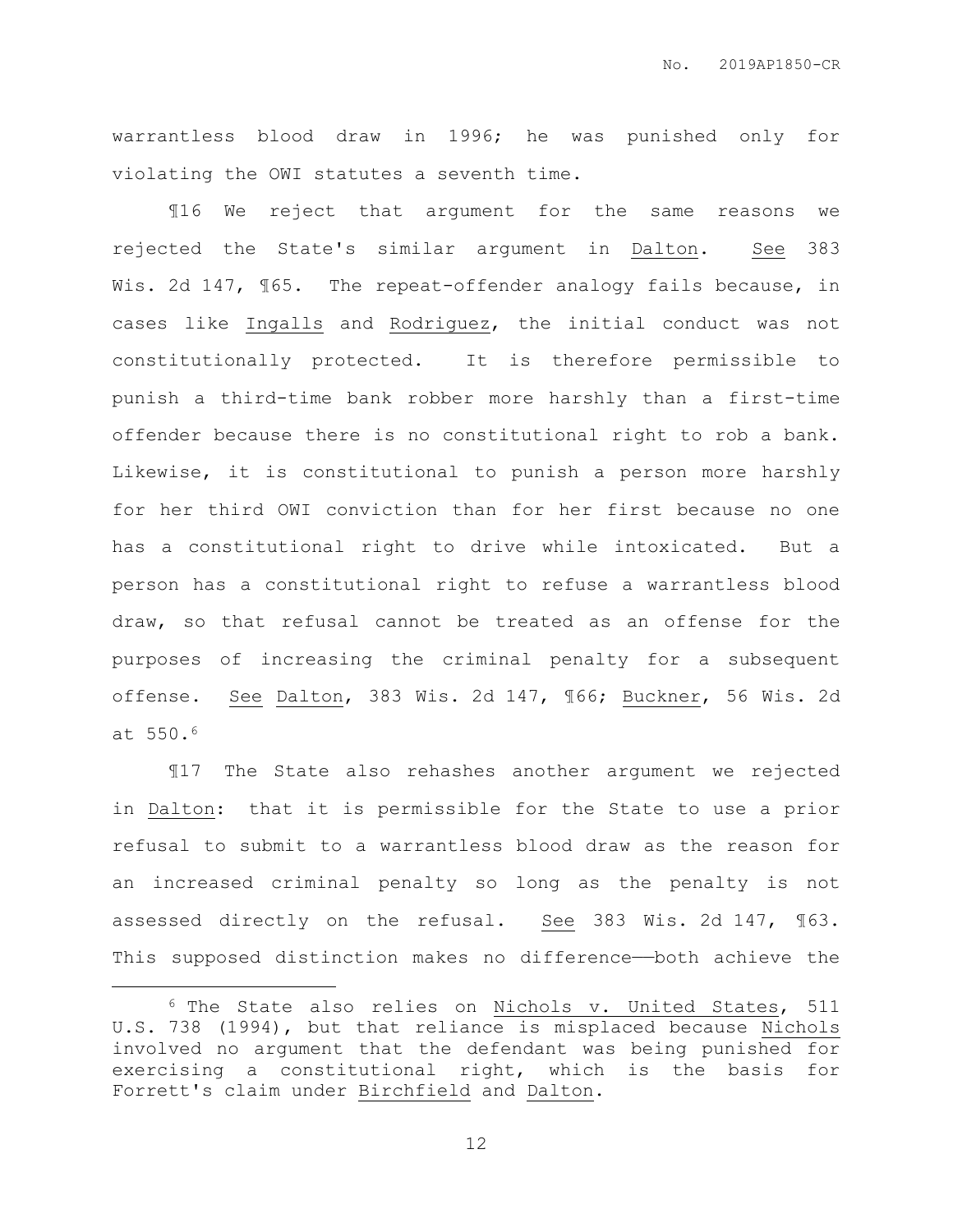same unconstitutional result. See id. ("[T]he fact that refusal is not a stand-alone crime does not alter our analysis."); Birchfield, 579 U.S. at 476–78; see also Commonwealth v. Monarch, 200 A.3d 51, 57 (Pa. 2019) ("Birchfield contemplated that the decision would apply not only to separate criminal offenses but also to enhanced sentencing . . . that might arise from refusal."). Whether the criminal punishment is immediate or delayed, the OWI statutes impermissibly allow the State to punish more severely an OWI offender who refused a warrantless blood draw "solely because he availed himself of one of his constitutional rights." See Buckner, 56 Wis. 2d at 550; see also Commonwealth v. McCarthy, 628 S.W.3d 18, 33 (Ky. 2021) (holding that a Kentucky statute was incompatible with Birchfield because it "was absolutely clear that the sentence [for subsequent DUI convictions] will be higher . . . due to the refusal").

D

¶18 Consistent with our analysis above, we agree with the court of appeals that Forrett cannot be charged with a seventhoffense OWI because one of his six prior "offenses" is a revocation for refusing to submit to a warrantless blood draw. But for his 1996 refusal, Forrett's current OWI conviction would be his sixth, for which he could be sentenced to no more than five years of initial confinement. See Wis. Stat. §§ 346.65(2)(am)5., 973.01(2)(b)7. Instead, he was convicted of his seventh OWI offense and was sentenced to six years of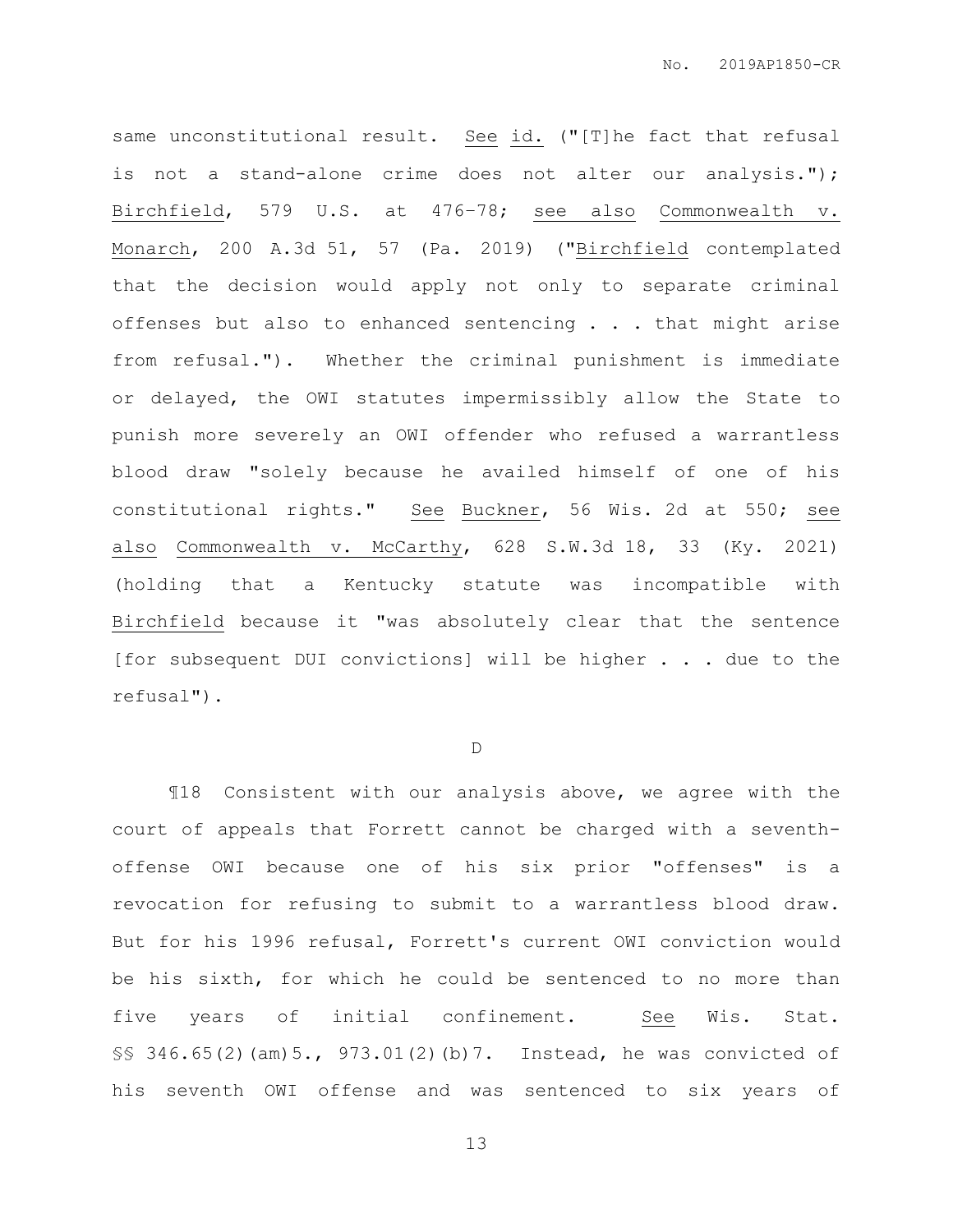initial confinement. See Wis. Stat. \$§ 346.65(2)(am)6., 973.01(2)(b)6m. Imposing such heightened criminal penalties based upon a person's prior refusal to submit to a warrantless blood draw is unconstitutional under Birchfield and Dalton. See Birchfield, 579 U.S. at 476–78; Dalton, 383 Wis. 2d 147, ¶¶60– 67.

¶19 As for the remedy, however, we reach a different conclusion than the court of appeals. The court of appeals commuted Forrett's conviction to OWI as a sixth offense and remanded the cause for resentencing. Under the terms of the plea agreement, however, Forrett agreed to plead to a seventhoffense OWI (a Class F felony) in exchange for the State dismissing his other charges and recommending substantial prison time consistent with that conviction. But, for the reasons discussed above, Forrett could have been convicted only of a Class G felony, which entails substantially lesser criminal penalties than a Class F felony. That alters the basis for the bargain struck by Forrett and the State in such a way that the plea agreement cannot be enforced. See State v. Tourville, 2016 WI 17, ¶25, 367 Wis. 2d 285, 876 N.W.2d 735 (explaining that plea agreements are "rooted in contract law," which "demands that each party should receive the benefit of its bargain") (quoting another source). On remand, then, both the State and Forrett should be given the opportunity to consider their next steps. See id. ("While the government must be held to the promises it made, it will not be bound to those it did not make.") (quoting another source); see also State v. Briggs, 218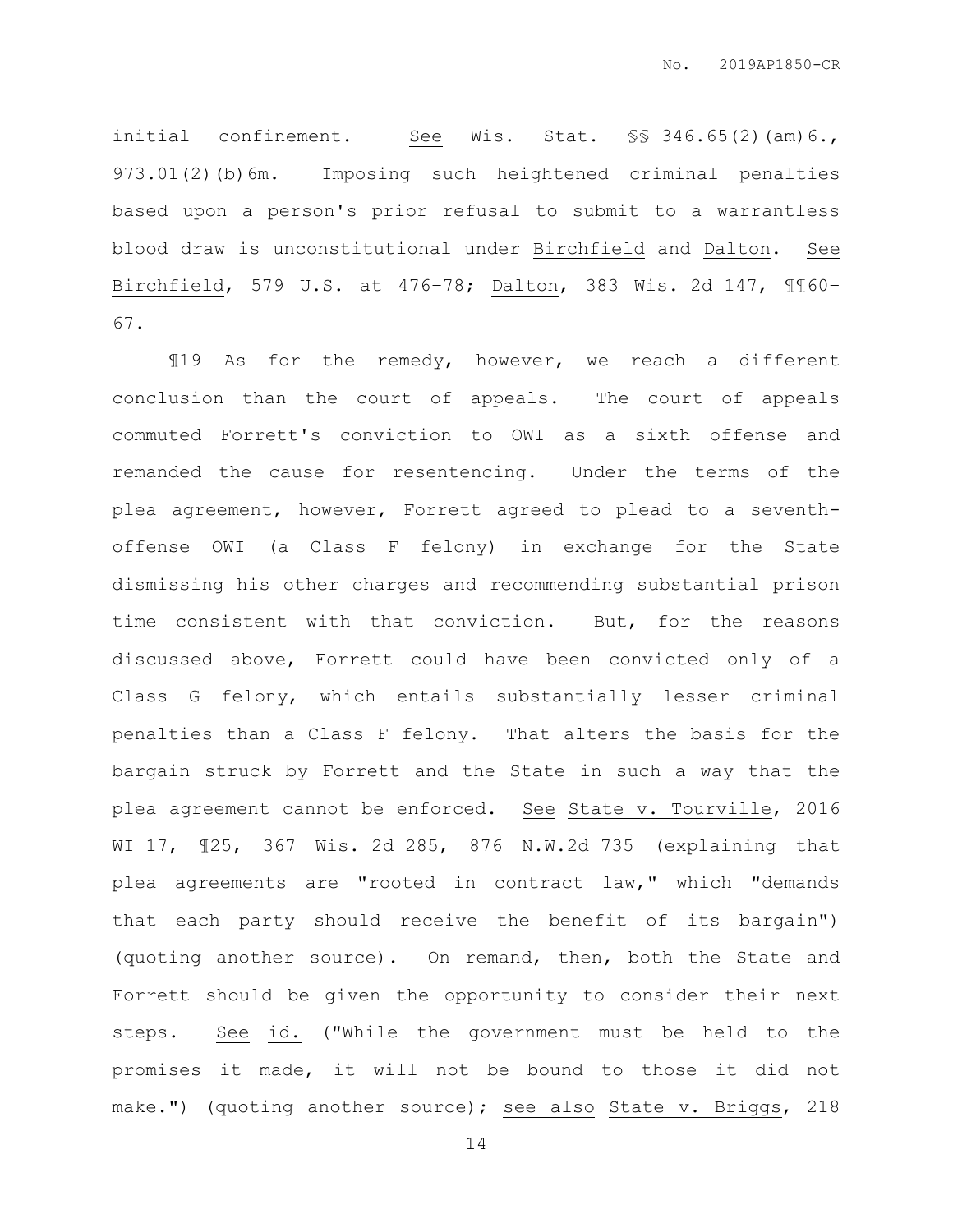Wis. 2d 61, 69–74, 579 N.W.2d 783 (Ct. App. 1998) (reasoning that vacating one of several convictions obtained by plea agreement required vacating the entire plea agreement).

IV

¶20 In conclusion, we affirm the court of appeals with the modification above regarding the remedy. We hold that Wis. Stat. §§ 343.307(1) and 346.65(2)(am) are unconstitutional to the extent that they count prior revocations resulting solely from a person's refusal to submit to a warrantless blood draw as offenses for the purpose of increasing the criminal penalty. We remand the cause to the circuit court with instructions to vacate the judgment of conviction and conduct further proceedings consistent with this decision.

*By the Court.*—The court of appeals' decision is affirmed as modified, and the cause remanded.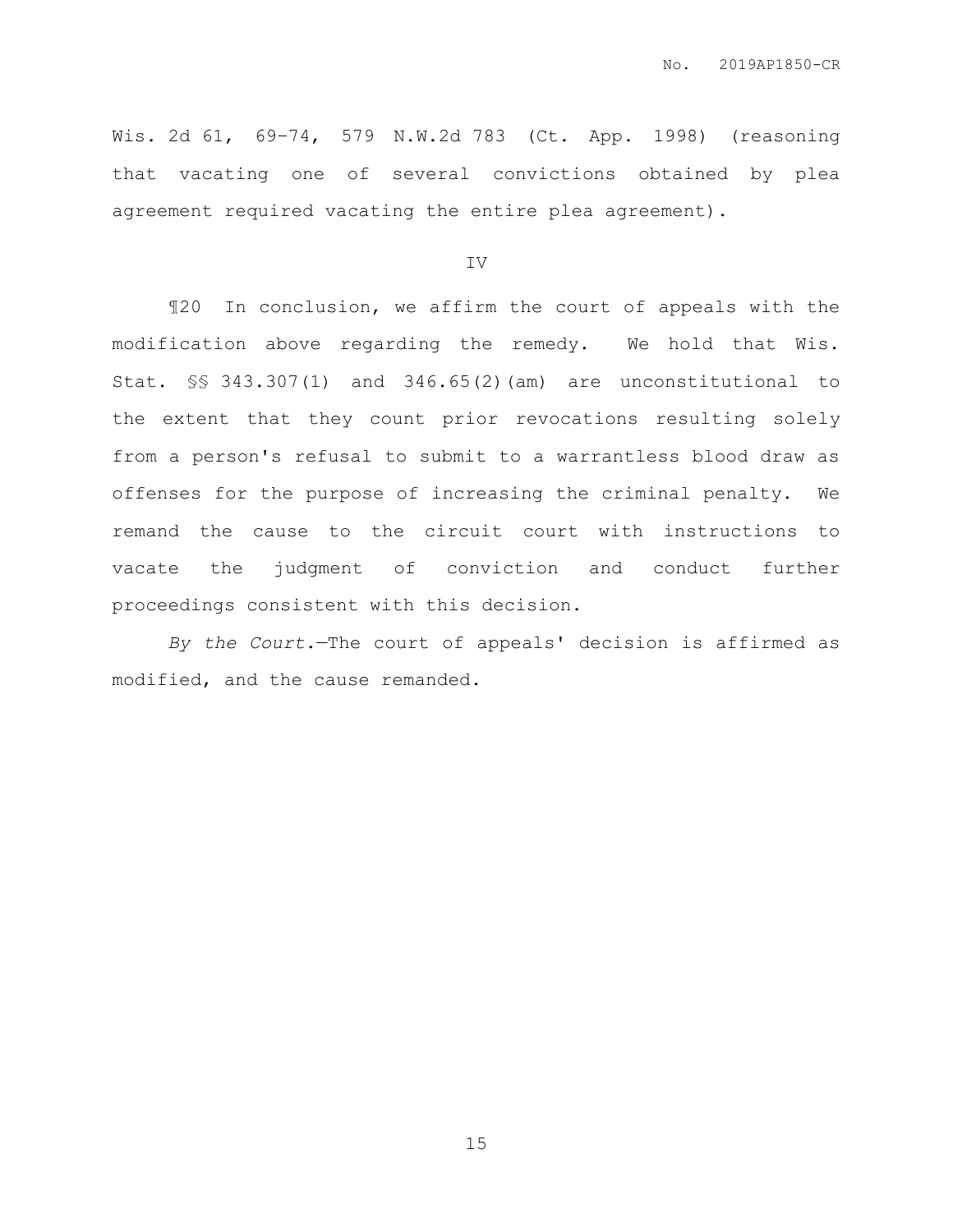¶21 BRIAN HAGEDORN, J. (*dissenting*). The majority declares Wisconsin's escalating OWI penalty scheme unconstitutional when counting revocations based on the refusal to submit to a warrantless blood test. This conclusion, however, is premised entirely on the notion that the later OWI penalty enhancer constitutes criminal punishment for the earlier, unrelated refusal. Because that is not the law, I respectfully dissent.

¶22 In Birchfield v. North Dakota, the Supreme Court considered several questions related to implied consent laws. 579 U.S. 438, 450-54 (2016). The issues focused on the lawfulness of various searches under the Fourth Amendment, and whether a defendant could be criminally or civilly sanctioned for refusing to consent to a search. Id. at 444. Pertinent here, the Court analyzed whether North Dakota's implied consent law could serve as a basis for justifying a warrantless blood test (a search) when criminal penalties attached to the refusal. Id. at 451. The Court held it could not. Id. at 476-77. It ruled that Birchfield, who was criminally prosecuted under North Dakota's implied consent law, "was threatened with an unlawful search and that the judgment affirming his conviction must be reversed." Id. at 477-78. In reaching this conclusion, the Court distinguished implied consent laws that impose civil penalties for refusal (which are lawful) from those that impose criminal penalties (which are not). Id. at 476-77.

¶23 Unlike North Dakota, Wisconsin imposes no criminal penalties for refusing to submit to a warrantless blood test.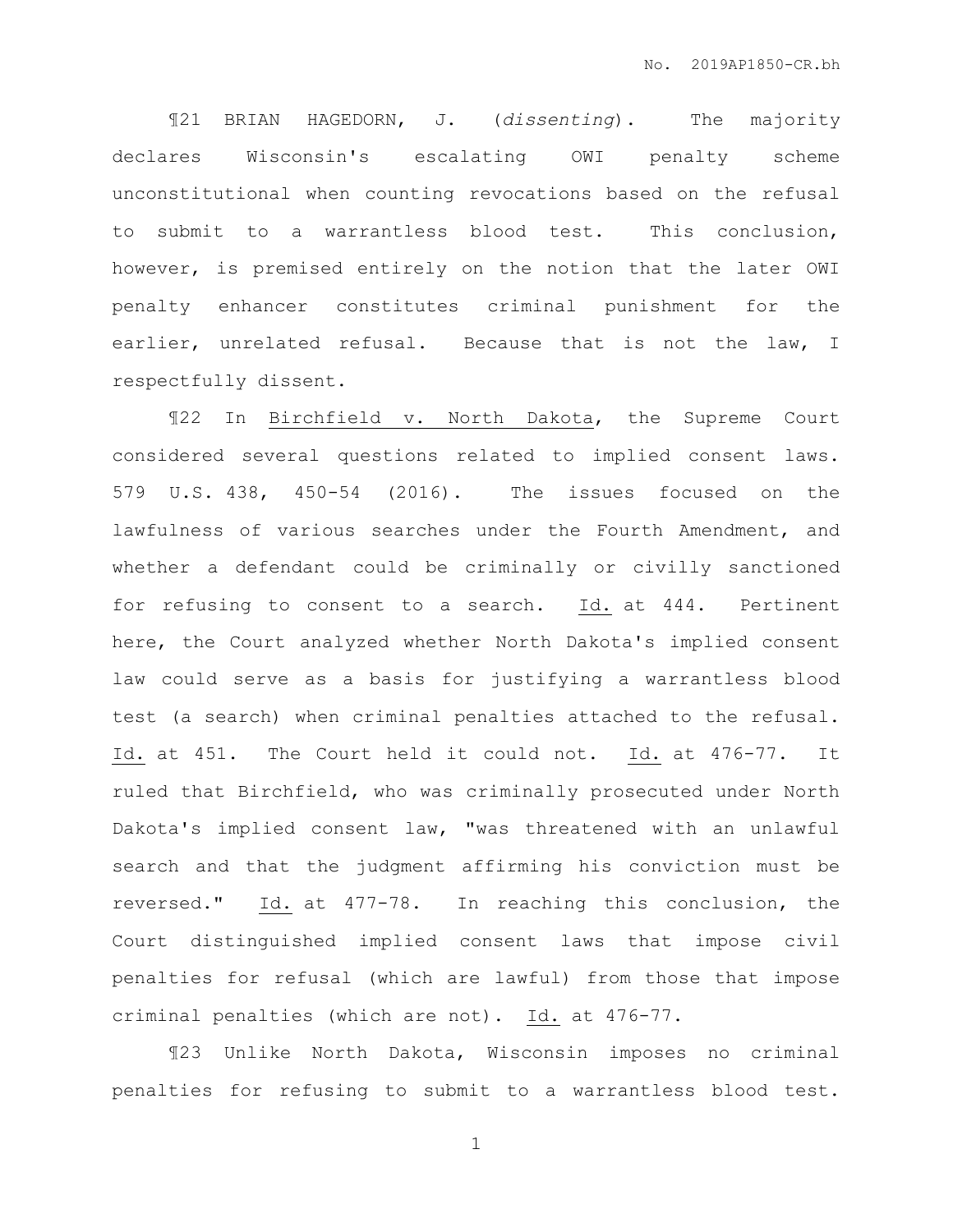Our law establishes only civil consequences. See Wis. Stat. § 343.305(10). In 1996, Scott Forrett's operating privileges were temporarily revoked—a civil penalty—for refusing to submit to a warrantless blood test. According to Birchfield, revoking Forrett's operating privileges was perfectly legal because no criminal punishment was imposed for his refusal. See 579 U.S. at 476-77. That should end the matter. But the majority holds otherwise, concluding Forrett's sentence for his most recent OWI punishes him anew for conduct that occurred 26 years ago. This has never been the law.

¶24 It is well-established that a later criminal prosecution that takes into account prior conduct——criminal or not——does not amount to new criminal punishment for the prior conduct. We set forth this proposition in 1880 when we concluded that punishing persons longer for repeat offenses did not violate constitutional double jeopardy protections. Ingalls v. State, 48 Wis. 647, 658, 4 N.W. 785 (1880). We explained that considering prior conduct in meting out punishment for a new crime "is not a punishment of the person for the first offense a second time, but a severer punishment for the second offense." Id. The United States Supreme Court is in accord: "When a defendant is given a higher sentence under a recidivism statute—or for that matter, when a sentencing judge, under a guidelines regime or a discretionary sentencing system, increases a sentence based on the defendant's criminal history—— 100% of the punishment is for the offense of conviction." United States v. Rodriquez, 553 U.S. 377, 386 (2008); see also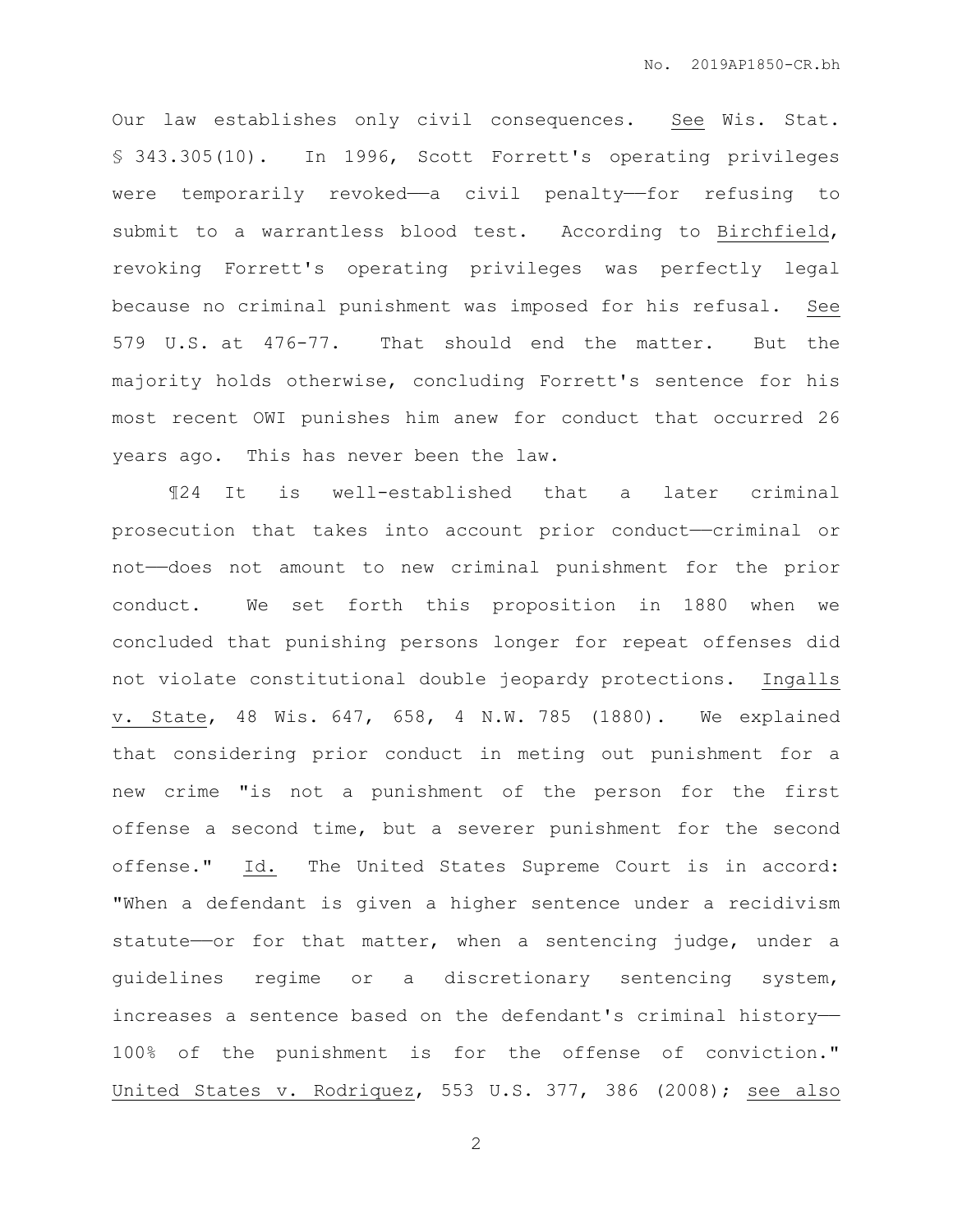Monge v. California, 524 U.S. 721, 728 (1998) ("An enhanced sentence imposed on a persistent offender thus 'is not to be viewed as either a new jeopardy or additional penalty for the earlier crimes' but as 'a stiffened penalty for the latest crime, which is considered to be an aggravated offense because a repetitive one.'" (quoting another source)).

¶25 These principles apply no less to Wisconsin's escalating penalty scheme for OWIs. See State v. McAllister, 107 Wis. 2d 532, 535, 319 N.W.2d 865 (1982) (explaining that the OWI "graduated penalty structure is nothing more than a penalty enhancer similar to a repeater statute"). Wisconsin counts prior OWI offenses, along with revocations and suspensions in determining the penalty for a new OWI offense. Wis. Stat. § 346.65(2)(am). A first-offense OWI is a civil, not criminal, violation yet it counts in the OWI escalating penalty scheme. Id. Suspensions and revocations for refusing to submit to chemical testing also count. See Wis. Stat. § 343.307.

¶26 OWI punishments are therefore increased based on prior conduct of all kinds, civil and criminal alike. And under an unbroken and unchallenged line of precedent, the punishment for the current OWI penalizes only the crime of conviction——not any of the past conduct that may serve as an enhancer. See State v. Schuman, 186 Wis. 2d 213, 218, 520 N.W.2d 107 (Ct. App. 1994) (holding an OWI penalty enhancer "is not an additional, retroactive, penalty" for the prior conduct, "but a stiffer penalty for the latest crime"). As the United States Supreme Court has said, "Enhancement statutes, whether in the nature of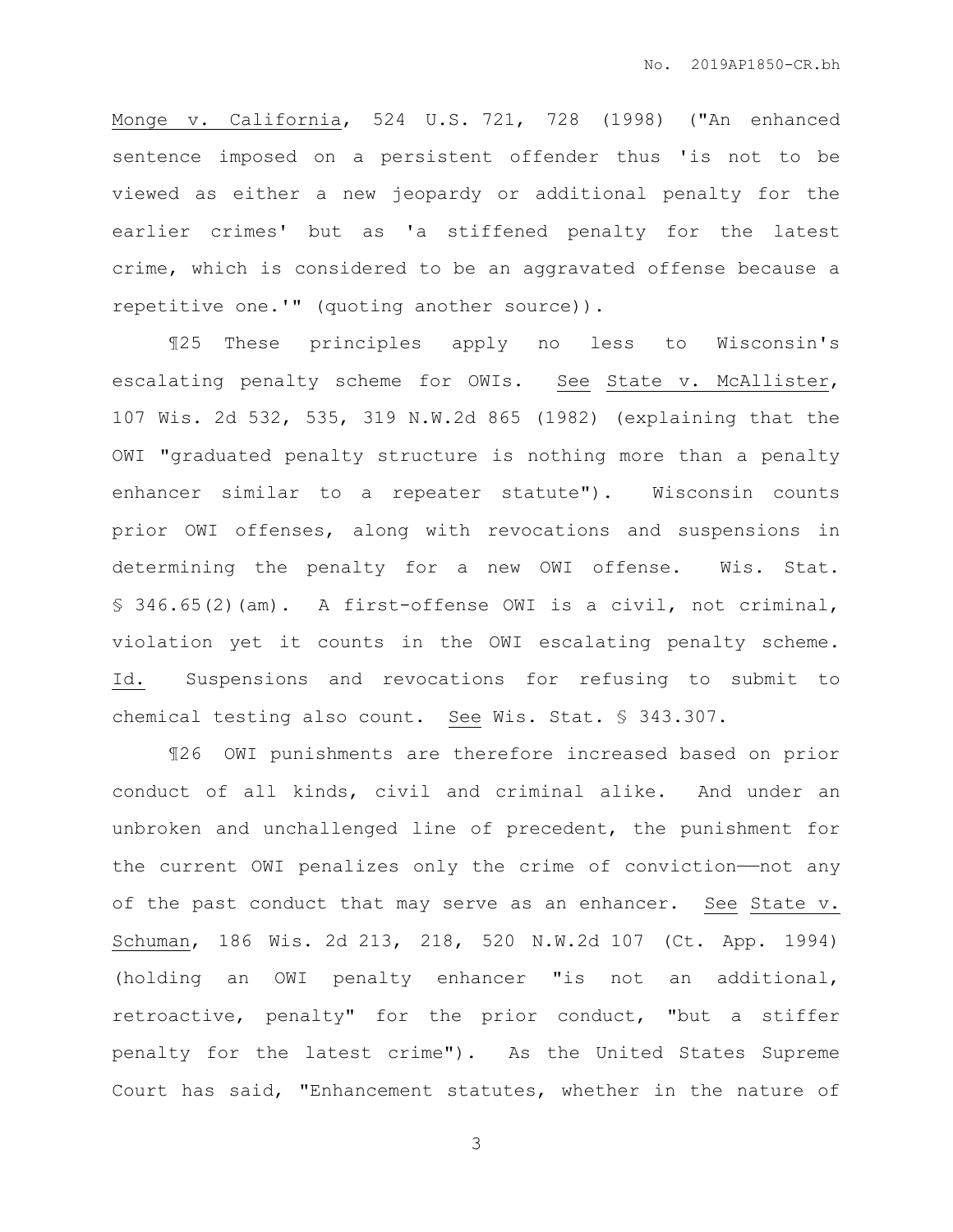criminal history provisions such as those contained in the Sentencing Guidelines, or recidivist statutes that are commonplace in state criminal laws, do not change the penalty for the earlier conviction." Nichols v. United States, 511 U.S. 738, 747 (1994).

¶27 Applying this concept here is straightforward. Forrett's present OWI prosecution punishes him only for his new offense. Counting prior offenses in calculating his sentence does not criminally punish Forrett for any of his prior conduct. This is true when counting prior OWI convictions of a civil or criminal nature. And it is true of revocations for refusing to submit to a blood test. Thus, under binding law, the State is not criminally punishing Forrett for refusing a blood test back in 1996; rather, it is simply punishing him more harshly for his newest OWI conviction. Nothing in Birchfield casts any doubt on these principles. Nothing in Birchfield calls into question the constitutionality of Wisconsin's OWI escalating penalty scheme.

¶28 The court of appeals and the majority rely heavily on State v. Dalton to reach a contrary result. 2018 WI 85, 383 Wis. 2d 147, 914 N.W.2d 120. In Dalton, the circuit court imposed a longer sentence because Dalton refused a blood test in the same incident that lead to his OWI conviction. Id., ¶¶19- 21. This court concluded that Dalton suffered criminal punishment in violation of Birchfield as a result of his refusal. Id., ¶¶61, 67. Dalton's facts were much closer to Birchfield, but Dalton's reasoning should not be extended. The majority seems to interpret Dalton as prohibiting any criminal